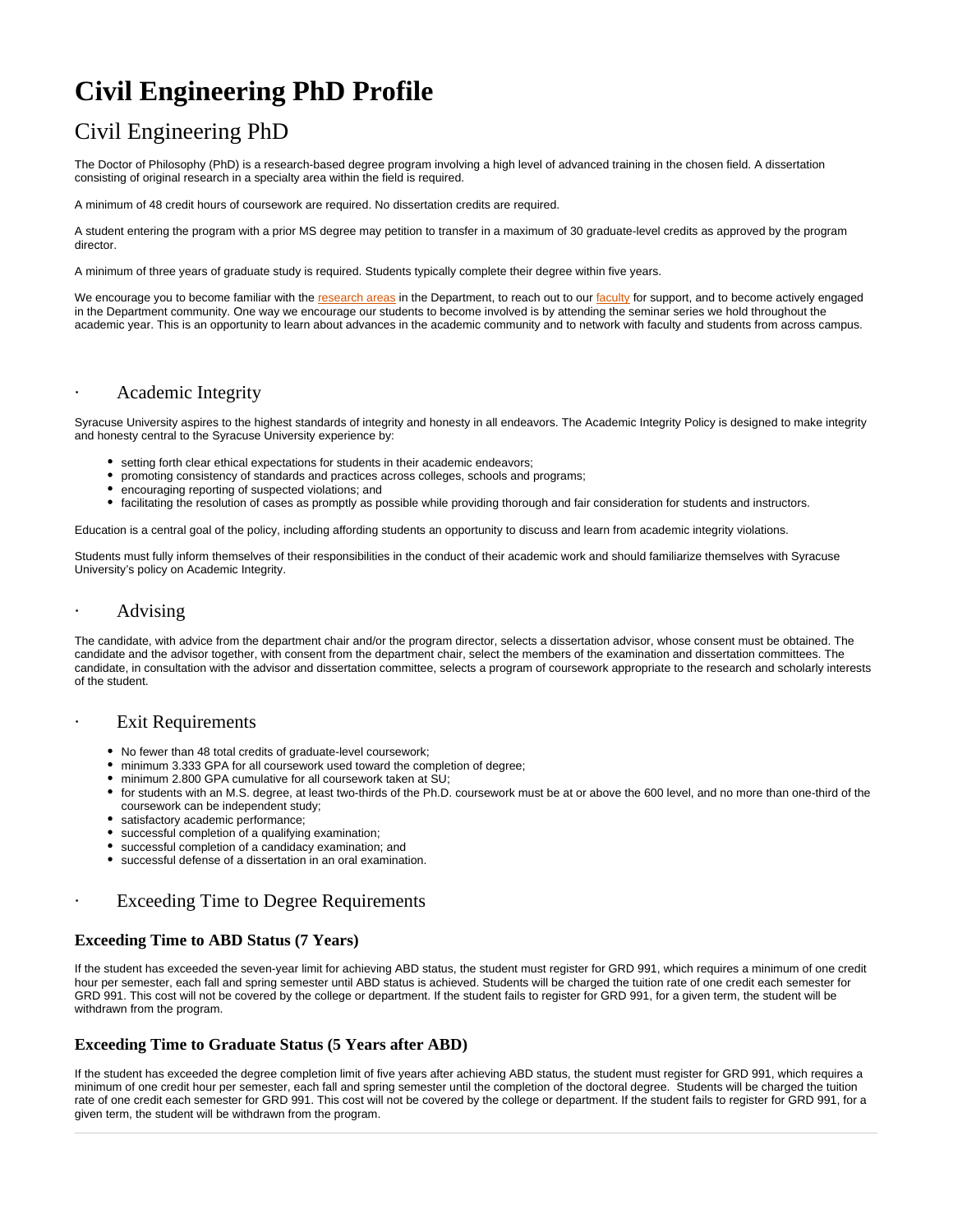# **PhD Milestones**

## Qualifying Examination

The examination is composed of two parts: a written exam followed by an oral examination covering materials from at least three graduate level classes that the student has taken at Syracuse University, as well as relevant materials from undergraduate coursework. The purpose of this examination is to assess the student's background knowledge in his/her primary subject area(s) and his/her preparedness for Ph.D. level research. The result of this examination is a decision by the exam committee as to whether or not the student should continue in the Ph.D. program.

#### **Timing**

Students are expected to complete their Qualifying Exam after their first year of study.

#### **Exam Committee**

### **The exam committee shall consist of at least three faculty members. The majority of the committee membership shall be faculty members from the Department of Civil and Environmental Engineering at Syracuse University.**

#### **Scheduling**

The student must work with their advisor to select the members of their exam committee, and to determine the date and time of the written and oral parts of the examination. The length of time spent on the written portion of the exam will be determined by the advisor in coordination with the committee.

Students must notify the department's administrative assistant at least two weeks prior to the oral examination date with the Date, Time and Location of the oral exam and the selected Committee Members.

Qualifying oral examinations can be held in the CEE Conference Room (151A Link Hall) or in the Link-Plus Conference Room (462K Link Hall) if available, or other space upon request.

At least 2.5 hours should be scheduled for the oral exam to allow sufficient time for questions.

#### **Exam Process**

If the student does not pass this examination, they can request to retake the examination one more time in the following semester. In the event that the student fails the examination for the second time, their Ph.D. program of study will be terminated.

### **Candidacy Examination**

#### **Timing**

Students are expected to present their research proposal to a faculty examination committee after completion of the student's required Ph.D. coursework, but no later than the fifth semester after admission into the Ph.D. program.

#### **Organization of the Proposal**

Prior to this examination, the student shall prepare a detailed research proposal that includes but is not limited to a review of relevant literature leading to a statement of objectives (including major questions or hypotheses to be addressed in the dissertation), a description of methods and approaches to be used, and a brief description of the significance of the proposed work. The proposal will often include preliminary results from the student's work to date.

#### **Exam Committee**

The examination committee will consist of five members: the dissertation advisor and at least four other faculty members.

The majority of the committee membership shall be faculty members from the Department of Civil and Environmental Engineering at Syracuse University.

A copy of the research proposal must be delivered to all members of the exam committee at least two full weeks prior to the oral defense date. Any committee member who receives their copy fewer than 14 calendar days prior to the defense may ask for a postponement of the defense. The student should not distribute the final draft of the research proposal until the advisor is satisfied with it.

#### **Scheduling**

The student must work with their advisor to select the members of their exam committee, and to identify which committee member will serve as exam chair, and to determine the date and time of the presentation.

A copy of the research proposal must be delivered to all members of the exam committee at least two full weeks prior to the oral defense date.

Students must contact the department's administrative assistant at least two weeks prior to the presentation date with the Date, Time and Location of the Exam and the selected Committee Members.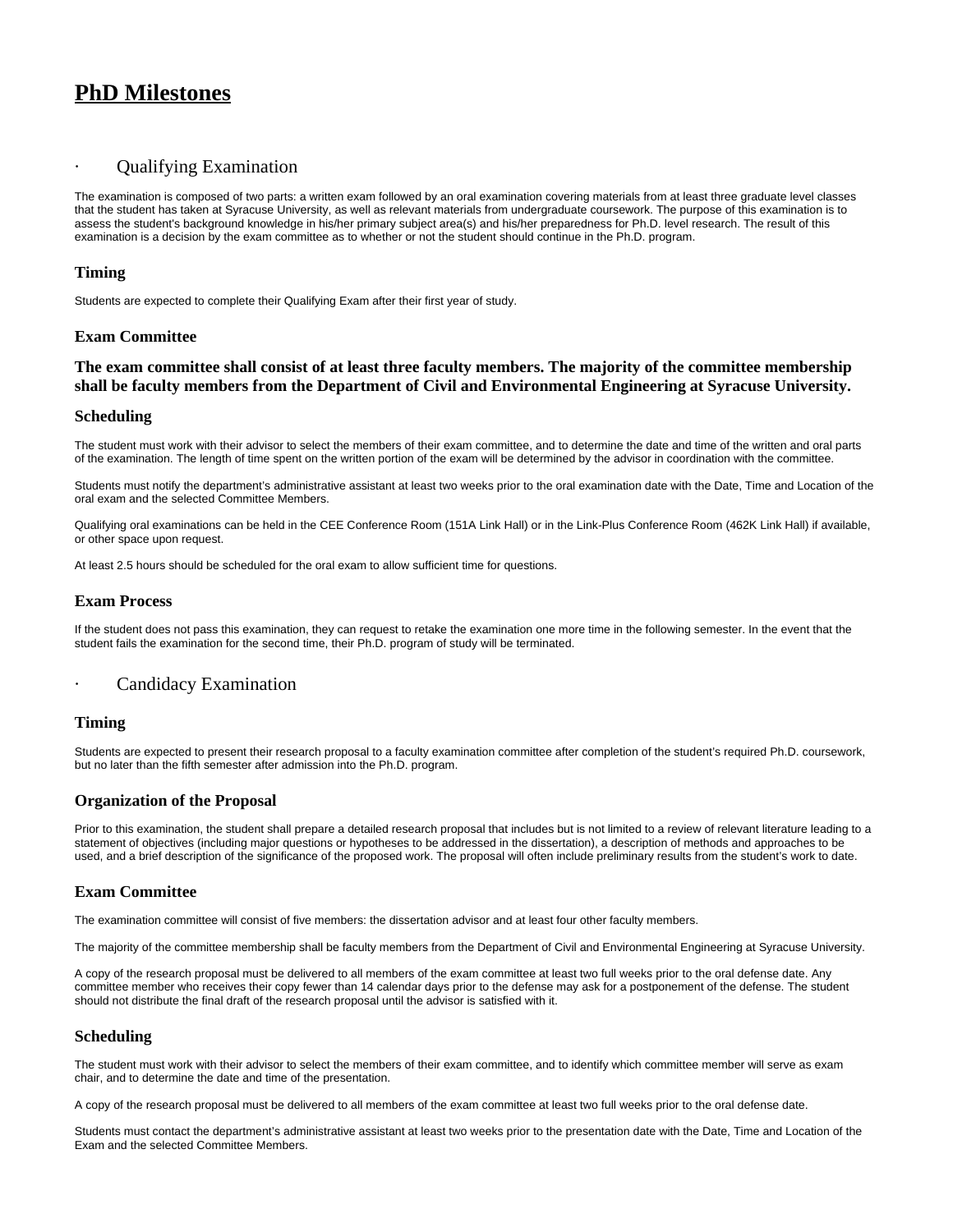Candidacy examinations can be held in the CEE Conference Room (151A Link Hall) or in the Link-Plus Conference Room (462K Link Hall) if available, or other space upon request.

At least 2 hours should be scheduled to allow sufficient time for questions.

#### **Exam Process**

The oral examination is initiated by a 30-40 minute summary of the dissertation research proposal and progress to date by the student.

Following the presentation, the dissertation committee members ask the student questions concerning the research proposal.

Following the examination, the dissertation committee confers to determine if the student is a suitable Ph.D. candidate based on his/her performance on the candidacy examination, as well as to determine if the student should be required to take additional coursework beyond the minimum required for the degree.

If the student successfully completes the candidacy examination by receiving an affirmative vote from the majority of the committee, the advisor notifies the student and the graduate school and the student is considered a Ph.D. candidate.

If the student does not successfully complete the candidacy examination, the committee determines whether the student will be permitted to retake the examination after a minimum period of six months or whether the student's Ph.D. program should be terminated.

#### **Dissertation**

The Oral Dissertation Defense and submission of the dissertation document to the Syracuse University Graduate School are the final requirements of the PhD program.

Defense paperwork must comply with **[Graduate School's guidelines](http://graduateschool.syr.edu/policies-and-requirements/graduation-requirements/)**, including formatting.

#### **Preparation**

It is recommended that the student meet with their defense committee to review dissertation progress at least three to six months in advance of the defense. The student should not distribute the final draft of the dissertation until the advisor is satisfied with it. Readers should be presented with a polished draft that has been proofread, paginated, and contains professional quality tables and figures with captions.

#### **Deadlines**

The official Request for Examination form must be signed and submitted to the Graduate School at least **three full weeks** prior to the oral defense date.

A copy of the dissertation document must be delivered to all members of the defense committee at least **two full weeks** prior to the oral defense date. Any committee member who receives their copy fewer than 14 calendar days prior to the defense may ask for a postponement of the defense.

#### **Defense Committee**

The dissertation defense committee will consist of six members, including

- the research advisor:
- four tenured or tenure-track faculty members from the department; and
- the Chair of the Oral Examination Committee.

The Chair of the Oral Examination Committee must be a Syracuse University tenured or tenure-track faculty member from outside the department and program.

The student may substitute one committee member based on subject-matter expertise who does not satisfy the second bullet above and may be internal or external to Syracuse University. Additional external committee members may be allowed by petition.

#### **Defense Process**

The dissertation defense is usually initiated with a 30-40 minute summary of the research. This is followed by open questioning from the audience. When this is completed, the candidate is questioned by the dissertation committee members.

For the candidate to pass the dissertation defense, a majority vote on the quality and originality of the research, the quality of the dissertation, and the performance of the candidate at the examination is required.

# Electives

Graduate students at Syracuse University are able to take courses at both SUNY ESF and SUNY Upstate Medical University.

Students may register for SUNY Upstate Medical University coursework using the Inter-Institutional Graduate Course Registration Form, which is available from the department's administrative assistant. All coursework taken at SUNY Upstate Medical University must be approved by petition.

Students may register for SUNY ESF coursework normally using MySlice.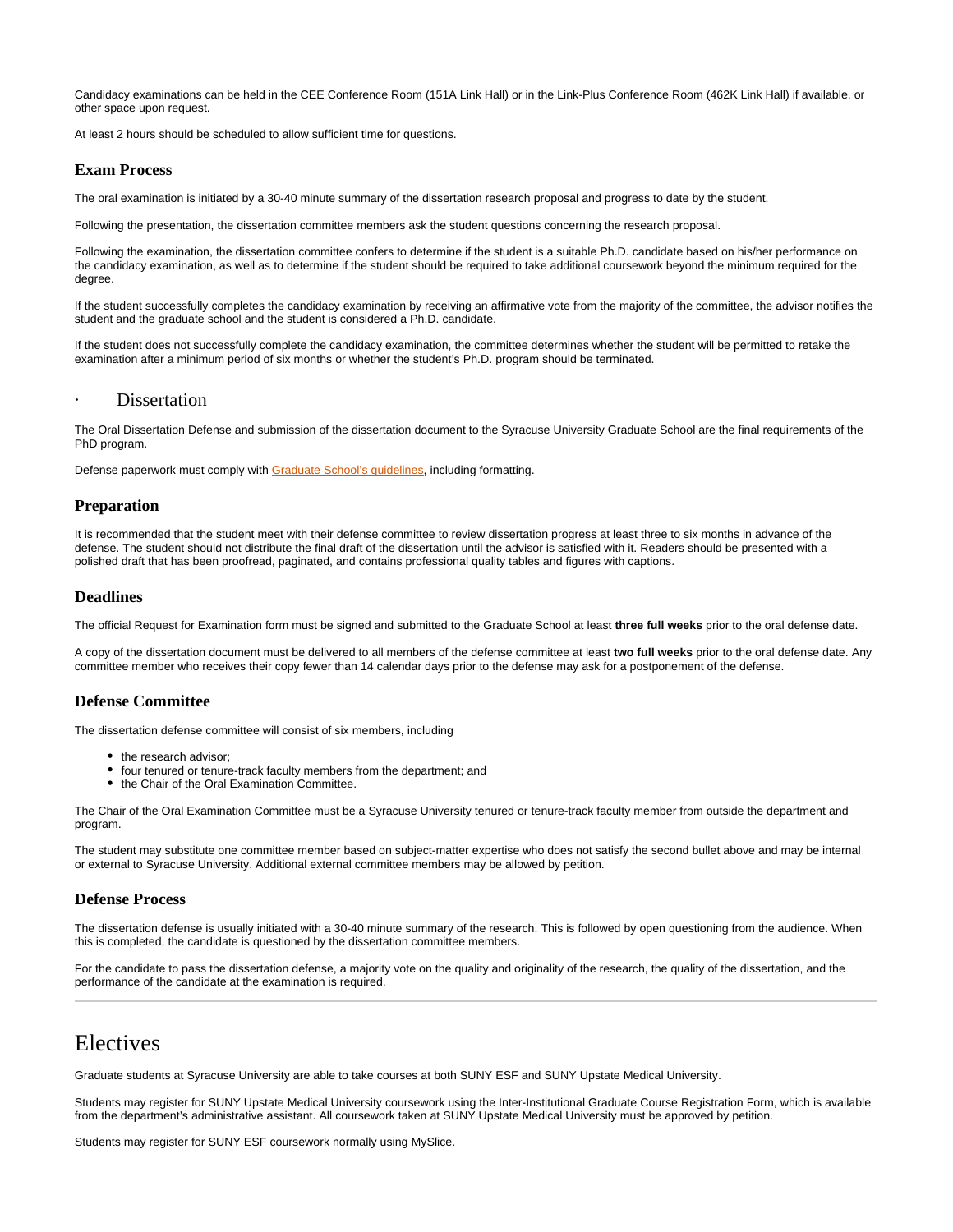Please contact the department if you are interested in an elective that is not included on one of the approved lists below.

Additional coursework at Syracuse University or SUNY ESF may be approved by petition. CEE Master's Degree Programs require at least 15 Credits of Coursework be CEE Prefixed.

# · Approved by Prefix and Level

Unless otherwise noted, all courses offered by either Syracuse University or SUNY ESF that are numbered 600:996 with one of the following prefixes are approved as electives for all MS & PhD programs of study.

| Prefix     | <b>Department</b>                          |
|------------|--------------------------------------------|
| APM        | <b>Applied Mathematics</b>                 |
| ARC        | Architecture                               |
| <b>BCM</b> | Biochemistry                               |
| BEN        | Bioengineering                             |
| <b>BIO</b> | <b>Biology</b>                             |
| <b>BPE</b> | <b>Bioprocess Engineering</b>              |
| <b>BTC</b> | Biotechnology                              |
| CEN        | <b>Chemical Engineering</b>                |
| CHE        | Chemistry                                  |
| <b>CME</b> | <b>Construction Management Engineering</b> |
| CIS        | <b>Computer and Information Science</b>    |
| <b>CPS</b> | <b>Computational Science</b>               |
| <b>CSE</b> | <b>Computer Engineering</b>                |
| EAR        | <b>Earth Sciences</b>                      |
| <b>ECS</b> | <b>Engineering and Computer Science</b>    |
| EGR        | Engineering                                |
| <b>FCH</b> | Chemistry                                  |
| <b>IST</b> | <b>Information Studies</b>                 |
| MAE        | Mechanical and Aerospace Engineering       |
| <b>MAT</b> | <b>Mathematics</b>                         |
| <b>MEE</b> | <b>Mechanical Engineering</b>              |
| MFE        | <b>Manufacturing Engineering</b>           |
| MTS        | <b>Materials Science</b>                   |
| PHY        | Physics                                    |
| SCM        | Supply Chain Management                    |

# · Approved by Course, Syracuse University

Additionally, the following specific courses offered by Syracuse University are approved as electives for all graduate-level programs of study.

| Course         | <b>Description</b>                                   |
|----------------|------------------------------------------------------|
| ARC 555        | Introduction to Building Information Modeling*       |
| ARC 558        | Advanced Building Information Modeling and 3D Design |
| <b>COM 600</b> | Multimedia Reporting: Climate Change                 |
| EAR 600        | Water Energy Field Course                            |